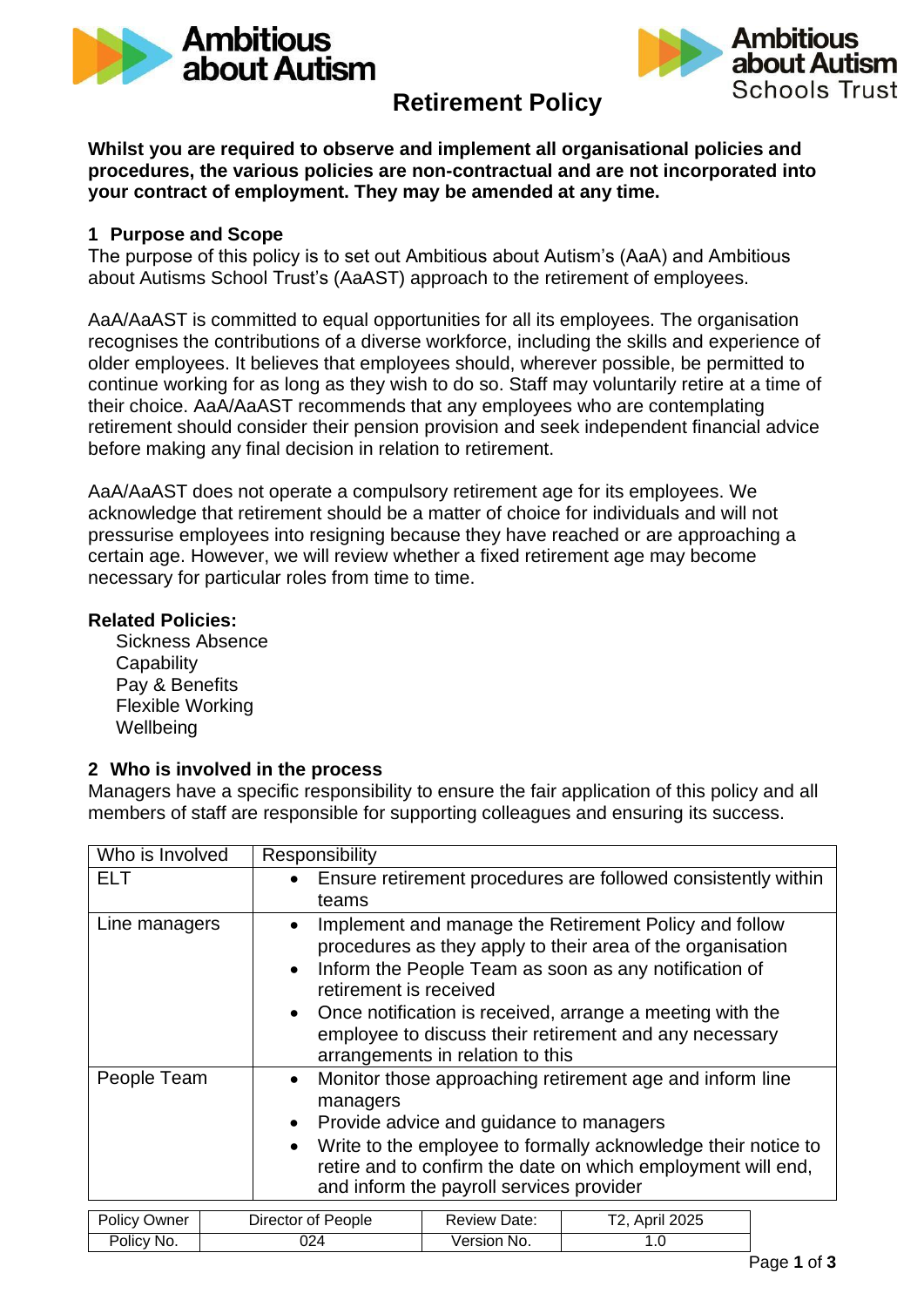| Individuals | • Read and ensure understanding of the Retirement Policy and<br>procedures relating to their area of the organisation |
|-------------|-----------------------------------------------------------------------------------------------------------------------|
|             | • Maintain appropriate discussions with line manager giving<br>appropriate notice of intentions (see section 3 below) |
|             | Seek independent financial advice<br>$\bullet$                                                                        |

## **3 Discussing your future plans**

Employees are encouraged to discuss any plans they may have for retirement as early as possible with their manager in order to aid future organisation planning. These discussions can take place informally at any stage, but they may also be conducted more routinely during check-ins when managers and staff jointly consider future career progression.

We will not make generalised assumptions that performance will decline with age, whether due to competence or health issues. If we think there are problems with an employee's performance or ill-health, these will be dealt with in the usual way, through the Capability or Sickness Absence Policy and Procedures.

If you indicate that you are thinking of retiring, you are free to change your mind at any time until you have actually given notice to terminate your employment.

## **4 Support for employees**

Retirement, and planning for retirement can be a stressful time for employees. AaA and AaAST will support employees as much as possible at this time.

Things for employees to consider:

- Getting advice from an independent financial advisor
- Planning ahead think about how retirement will affect you emotionally as well as financially
- There are many organisations and charitable organisations which can provide advice and support to individuals, such as Age UK, the Money Advice Service, or the Gov.uk website

AaA/AaAST recognises the importance of helping its employees to balance their work and personal life. Staff may wish to consider requesting flexible working to support their transition into retirement. If you express an interest in moving to a more flexible working pattern or changing role, we will confirm that this is what you want before any action is taken which could affect your employment, such as a change to your role or responsibilities. Alternatively, you may wish to make a request to change your working arrangements under our Flexible Working Policy.

Employees are reminded that at any stage in the process, they can seek support and advice through the Employee Assistance Helpline (Workplace Options 0800 243 458). The helpline provides both financial advice and counselling.

## **5 Giving notice of retirement**

An employee who wishes to retire should write to their line manager, to confirm their decision to retire and the date on which they intend that the employment will end. Wherever possible, staff should notify their line Manager as far in advance as possible, and must give at least as much notice as the member of staff is required to give under their contract of employment. This is in order for suitable arrangements to be made with

| <b>Policy Owner</b> | Director of People | <b>Review Date:</b> | T2, April 2025 |
|---------------------|--------------------|---------------------|----------------|
| Policy No.          | 024                | Version No.         |                |